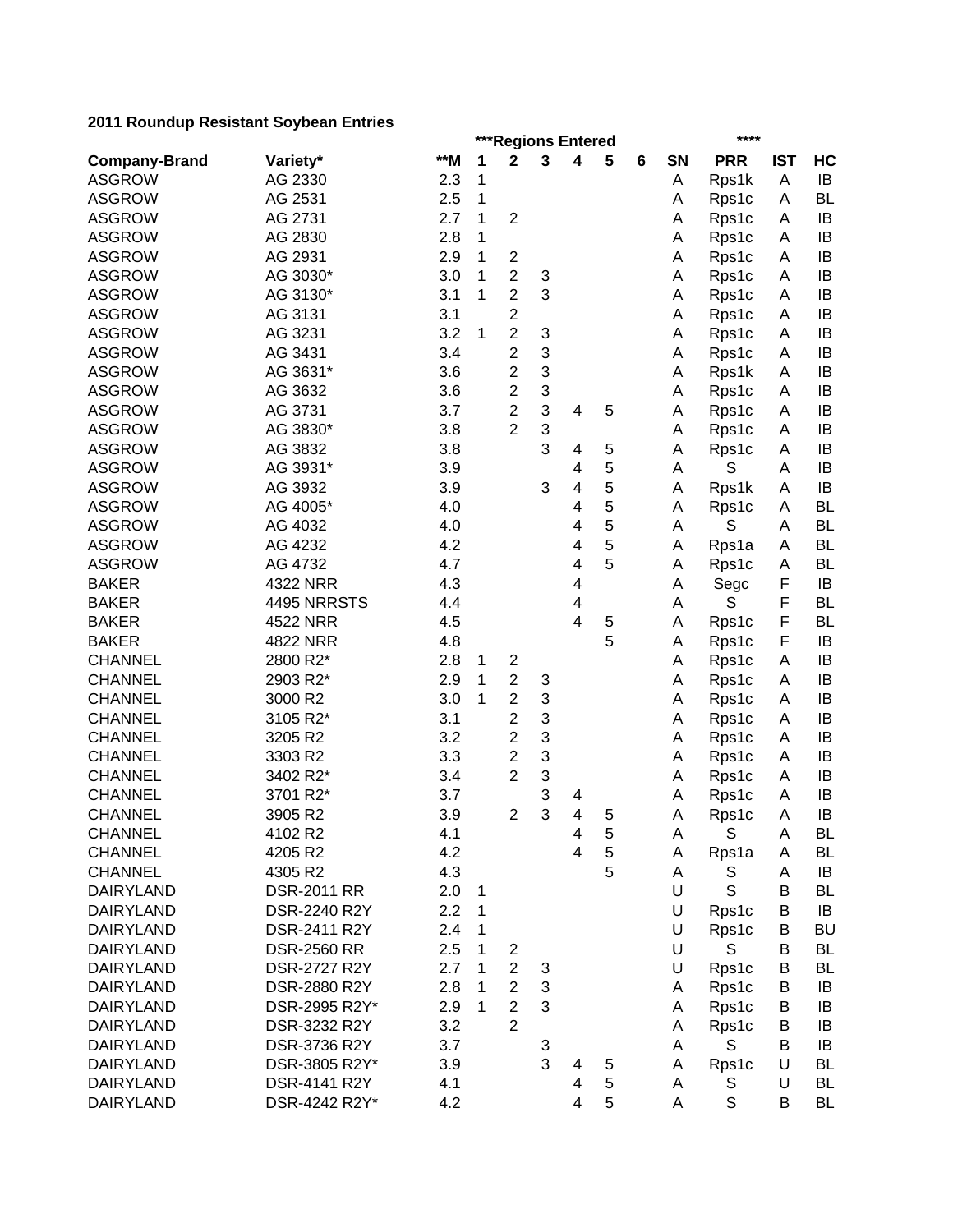|                      |                    | ***Regions Entered<br>**** |              |                         |                           |                         |   |   |             |              |            |           |
|----------------------|--------------------|----------------------------|--------------|-------------------------|---------------------------|-------------------------|---|---|-------------|--------------|------------|-----------|
| <b>Company-Brand</b> | Variety*           | $*$ M                      | 1            | $\mathbf 2$             | 3                         | $\overline{\mathbf{4}}$ | 5 | 6 | SN          | <b>PRR</b>   | <b>IST</b> | HC        |
| <b>DAIRYLAND</b>     | <b>DSR-4300 RR</b> | 4.3                        |              |                         |                           |                         | 5 |   | Α           | Rps1c        | B          | <b>BL</b> |
| <b>DAIRYLAND</b>     | DST 26-004 R2Y     | 2.6                        | $\mathbf{1}$ |                         |                           |                         |   |   | Α           | U            | U          | IB        |
| <b>DAIRYLAND</b>     | DST 30-002 R2Y     | 3.0                        |              | $\overline{2}$          |                           |                         |   |   | A           | U            | U          | IB        |
| <b>DAIRYLAND</b>     | DST 32-001 R2Y     | 3.2                        |              |                         | 3                         |                         |   |   | A           | U            | F          | IB        |
| <b>DAIRYLAND</b>     | DST 43-001 R2Y     | 4.3                        |              |                         |                           |                         | 5 |   | Α           | S            | U          | <b>BL</b> |
| <b>DAIRYLAND</b>     | DST 45-001 R2Y     | 4.5                        |              |                         |                           |                         | 5 |   | Α           | Rps1c        | B          | <b>BL</b> |
| <b>DAIRYLAND</b>     | DST 45-002 R2Y     | 4.5                        |              |                         |                           |                         | 5 |   | А           | U            | U          | <b>BL</b> |
| <b>DERAEDT</b>       | 2123 RR*           | 2.1                        | 1            | $\boldsymbol{2}$        |                           |                         |   |   | $\mathbf S$ | S            | B          | <b>BL</b> |
| <b>DERAEDT</b>       | 2404 R2*           | 2.4                        | 1            | $\overline{c}$          |                           |                         |   |   | $\mathbb S$ | Rps1c        | U          | <b>BU</b> |
| <b>DERAEDT</b>       | 2523 RR*           | 2.5                        | 1            | $\overline{2}$          |                           |                         |   |   | $\mathbf S$ | S            | В          | <b>BL</b> |
| <b>DIENER</b>        | 2712 CR2*          | 2.7                        |              | $\overline{2}$          | 3                         |                         |   |   | A           | Rps1c        | A          | IB        |
| <b>DIENER</b>        | 2812 CR2*          | 2.8                        |              | $\overline{2}$          | 3                         |                         |   |   | A           | Rps1c        | A          | IB        |
| <b>DIENER</b>        | 3012 CR2*          | 3.0                        |              | $\overline{2}$          | 3                         |                         |   |   | A           | Rps1c        | A          | IB        |
| <b>DIENER</b>        | 3494 CR2*          | 3.4                        |              | $\overline{2}$          | 3                         |                         |   |   | A           | Rps1c        | A          | IB        |
| DYNA-GRO             | 31RY45             | 4.5                        |              |                         |                           | 4                       | 5 |   | A           | Rps1c        | A          | <b>BL</b> |
| DYNA-GRO             | 32RY39             | 3.9                        |              |                         | 3                         | 4                       |   |   | A           | Rps1c        | A          | IB        |
| DYNA-GRO             | 33RY47             | 4.7                        |              |                         |                           |                         | 5 |   | Α           | Rps1c        | A          | <b>BL</b> |
| DYNA-GRO             | 34RY36             | 3.6                        |              |                         | $\ensuremath{\mathsf{3}}$ |                         |   |   | Α           | Rps1c        | A          | IB        |
| DYNA-GRO             | 36C44*             | 4.4                        |              |                         |                           | 4                       | 5 |   | A           | S            | B          | <b>BL</b> |
| DYNA-GRO             | 36RY38             | 3.8                        |              |                         | 3                         | $\overline{\mathbf{4}}$ |   |   | Α           | Rps1c        | A          | IB        |
| DYNA-GRO             | 37P37*             | 3.7                        |              |                         | 3                         |                         |   |   | Α           | Rps1c        | В          | IB        |
| DYNA-GRO             | 37RY33             | 3.3                        |              | $\overline{2}$          | 3                         |                         |   |   | Α           | Rps1c        | A          | IB        |
| DYNA-GRO             | 37RY39             | 3.9                        |              |                         | 3                         | 4                       |   |   | A           | S            | F          | <b>BL</b> |
| DYNA-GRO             | 37RY47*            | 4.7                        |              |                         |                           |                         | 5 |   | S           | Rps1c        | A          | <b>BL</b> |
| DYNA-GRO             | 38RY32             | 3.2                        |              | $\overline{2}$          |                           |                         |   |   | A           | Rps1c        | A          | IB        |
| DYNA-GRO             | 39RY43             | 4.3                        |              |                         |                           | 4                       | 5 |   | Α           | Rps1c        | A          | IB        |
| DYNA-GRO             | V 42N9 RS*         | 4.2                        |              |                         |                           | 4                       |   |   | A           | S            | B          | <b>BL</b> |
| <b>EAGLE</b>         | ES 4777 RR*        | 4.7                        |              |                         |                           |                         | 5 |   | Α           | U            | B          | <b>BL</b> |
| <b>EAGLE</b>         | ES 4818 RR*        | 4.8                        |              |                         |                           |                         | 5 |   | Α           | U            | B          | <b>BL</b> |
| <b>EXCEL</b>         | 2600 NR2Y          | 2.6                        | 1            |                         |                           |                         |   |   | Α           | U            | U          | IB        |
| <b>EXCEL</b>         | 2700 R2YSTS        | 2.7                        | 1            |                         |                           |                         |   |   | U           | Rps1k        | U          | IB        |
| <b>EXCEL</b>         | 3240 NR2YSTS       | 3.2                        |              | $\overline{\mathbf{c}}$ |                           |                         |   |   | Α           | U            | B          | IB        |
| <b>EXCEL</b>         | 3400 NR2Y          | 3.4                        |              | $\overline{2}$          |                           |                         |   |   | Α           | Rps1k        | U          | <b>BL</b> |
| <b>EXCEL</b>         | 3730 NR2Y          | 3.7                        |              |                         | 3                         |                         |   |   | A           | U            | U          | IB        |
| <b>EXCEL</b>         | 3796 NNR2Y         | 3.7                        |              |                         | 3                         |                         |   |   | А           | U            | U          | BL        |
| <b>EXCEL</b>         | 3808 NNR2Y         | 3.8                        |              |                         | 3                         |                         |   |   | A           | U            | U          | <b>BL</b> |
| <b>EXCEL</b>         | 3901 NR2YSTS       | 3.9                        |              |                         |                           | 4                       |   |   | A           | Rps1c        | U          | <b>BU</b> |
| <b>EXCEL</b>         | 4100 NR2Y          | 4.1                        |              |                         |                           | $\overline{\mathbf{4}}$ |   |   | Α           | Rps1k        | U          | <b>BL</b> |
| <b>EXCEL</b>         | 4400 NNR2Y         | 4.4                        |              |                         |                           | $\overline{\mathbf{4}}$ |   |   | Α           | U            | U          | IB        |
| <b>EXCEL</b>         | 4500 NNR2Y         | 4.5                        |              |                         |                           |                         | 5 |   | A           | $\mathbb S$  | U          | <b>BL</b> |
| <b>EXCEL</b>         | 8217 RR            | 2.1                        |              |                         |                           |                         |   |   | U           | $\mathbb S$  | U          | <b>BL</b> |
| <b>EXCEL</b>         | 8244 NApRR*        | 2.6                        | 1<br>1       | $\overline{2}$          | 3                         |                         |   |   | Α           | $\mathsf S$  | B          | <b>BU</b> |
| <b>EXCEL</b>         |                    |                            |              |                         |                           |                         |   | 6 | U           | $\mathsf{s}$ | U          |           |
| <b>EXCEL</b>         | 8252 RR            | 2.5                        | 1            | $\overline{2}$          | 3                         |                         |   |   |             | $\mathsf{S}$ |            | BL        |
|                      | 8267 NApRR*        | 2.8                        | 1            |                         |                           |                         |   | 6 | Α           |              | В          | <b>BU</b> |
| <b>FS HISOY</b>      | <b>HS 24A01</b>    | 2.4                        | 1            |                         |                           |                         |   |   | S           | Rps1c        | В          | <b>BU</b> |
| <b>FS HISOY</b>      | <b>HS 24A12</b>    | 2.4                        | 1            |                         |                           |                         |   |   | A           | Rps1c        | B          | <b>BL</b> |
| FS HISOY             | <b>HS 25A11</b>    | 2.3                        | 1            |                         |                           |                         |   |   | S           | Rps1k        | В          | <b>BL</b> |
| <b>FS HISOY</b>      | <b>HS 25A12</b>    | 2.5                        | 1            |                         |                           |                         |   |   | Α           | Rps3a        | B          | <b>BR</b> |
| <b>FS HISOY</b>      | <b>HS 27A02</b>    | 2.7                        | 1            |                         |                           |                         |   |   | Α           | S            | B          | IB        |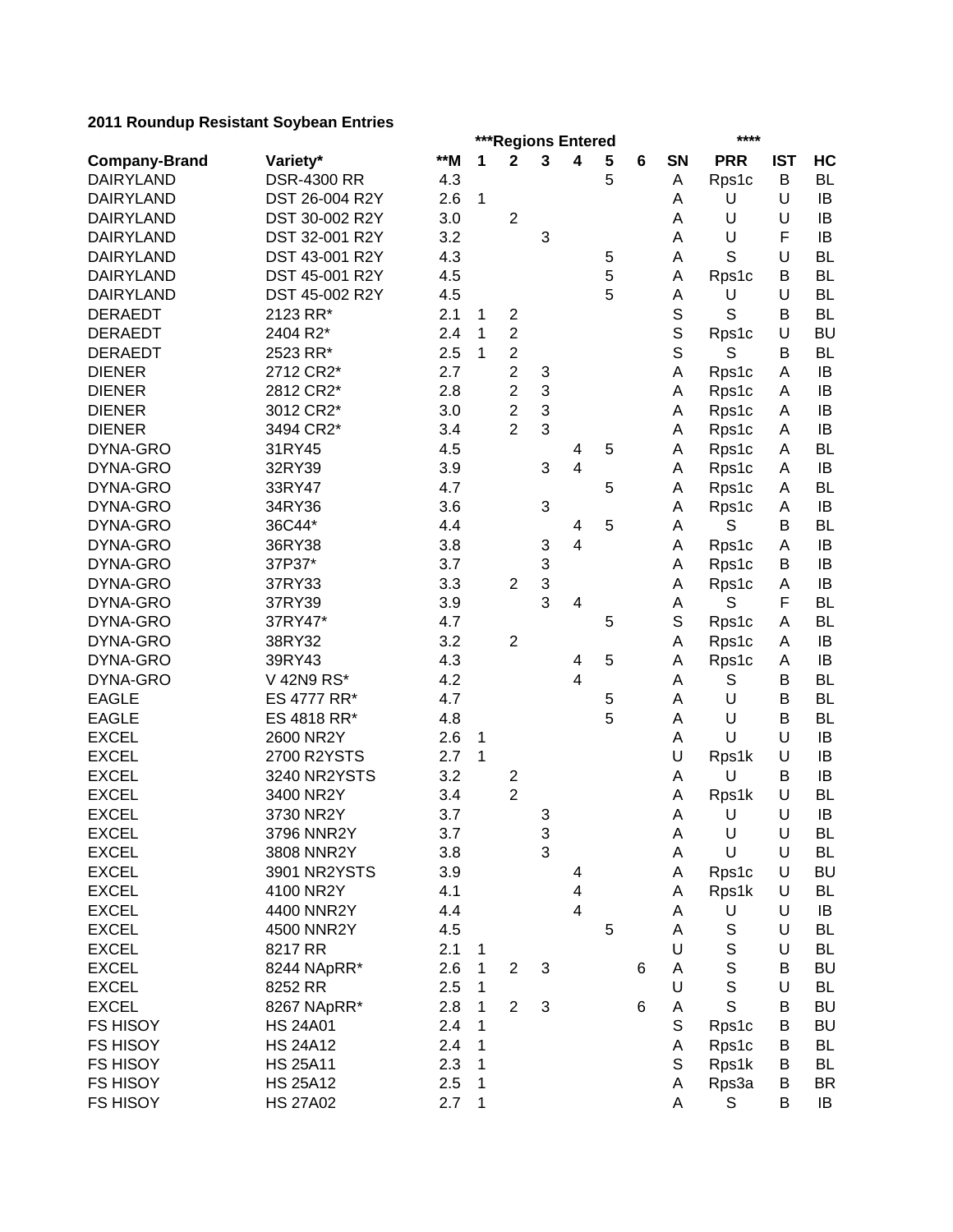|                      | ***Regions Entered<br>**** |     |              |                                    |   |                         |   |   |           |            |            |           |  |  |
|----------------------|----------------------------|-----|--------------|------------------------------------|---|-------------------------|---|---|-----------|------------|------------|-----------|--|--|
| <b>Company-Brand</b> | Variety*                   | **M | 1            | $\mathbf 2$                        | 3 | 4                       | 5 | 6 | <b>SN</b> | <b>PRR</b> | <b>IST</b> | HC        |  |  |
| <b>FS HISOY</b>      | <b>HS 27A12</b>            | 2.7 | 1            |                                    |   |                         |   |   | Α         | Rps1c      | B          | IB        |  |  |
| <b>FS HISOY</b>      | <b>HS 28A02</b>            | 2.8 | 1            | $\boldsymbol{2}$                   |   |                         |   |   | Α         | Rps1c      | B          | IB        |  |  |
| <b>FS HISOY</b>      | <b>HS 29A12</b>            | 2.9 | 1            | 2                                  |   |                         |   |   | Α         | Rps1k      | B          | IB        |  |  |
| <b>FS HISOY</b>      | <b>HS 31A02</b>            | 3.1 | 1            | $\overline{c}$                     |   |                         |   |   | Α         | Rps1c      | B          | IB        |  |  |
| <b>FS HISOY</b>      | HS 33A02*                  | 3.3 |              | $\overline{c}$                     | 3 |                         |   |   | Α         | Rps1c      | B          | IB        |  |  |
| <b>FS HISOY</b>      | <b>HS 34A12</b>            | 3.4 |              | $\overline{\mathbf{c}}$            | 3 |                         |   |   | Α         | Rps1c      | B          | IB        |  |  |
| <b>FS HISOY</b>      | <b>HS 36A12</b>            | 3.6 |              | $\overline{2}$                     | 3 | 4                       |   |   | Α         | Rps1c      | B          | IB        |  |  |
| <b>FS HISOY</b>      | HS 37A02*                  | 3.7 |              |                                    | 3 | $\overline{\mathbf{4}}$ |   |   | Α         | Rps1a      | B          | <b>BL</b> |  |  |
| <b>FS HISOY</b>      | HS 38A02*                  | 3.8 |              |                                    | 3 | $\overline{\mathbf{4}}$ |   |   | Α         | Rps1c      | B          | IB        |  |  |
| <b>FS HISOY</b>      | <b>HS 38A12</b>            | 3.8 |              |                                    | 3 | 4                       |   |   | Α         | Rps1c      | B          | IB        |  |  |
| <b>FS HISOY</b>      | HS 39A02*                  | 3.9 |              |                                    | 3 | $\overline{\mathbf{4}}$ | 5 |   | Α         | Rps1ac     | B          | BL        |  |  |
| <b>FS HISOY</b>      | <b>HS 39A12</b>            | 3.9 |              |                                    | 3 | 4                       | 5 |   | A         | Rps1c      | B          | IB        |  |  |
| <b>FS HISOY</b>      | <b>HS 40A12</b>            | 4.0 |              |                                    |   |                         | 5 |   | A         | S          | B          | IB        |  |  |
| <b>FS HISOY</b>      | <b>HS 41A12</b>            | 4.1 |              |                                    |   | 4                       | 5 |   | Α         | Rps1ac     | В          | IB        |  |  |
| <b>FS HISOY</b>      | <b>HS 42A12</b>            | 4.2 |              |                                    |   | 4                       | 5 |   | A         | Seg c      | B          | IB        |  |  |
| <b>FS HISOY</b>      | <b>HS 45A02</b>            | 4.5 |              |                                    |   | 4                       | 5 |   | Α         | Rps1c      | B          | IB        |  |  |
| <b>FS HISOY</b>      | <b>HS 45A12</b>            | 4.5 |              |                                    |   | 4                       | 5 |   | Α         | Rps1c      | B          | <b>BL</b> |  |  |
| <b>FS HISOY</b>      | HS 45T70*                  | 4.5 |              |                                    |   | 4                       | 5 |   | A         | S          | B          | <b>BL</b> |  |  |
| <b>FS HISOY</b>      | <b>HS 47A02</b>            | 4.7 |              |                                    |   | 4                       | 5 |   | Α         | S          | B          | <b>BL</b> |  |  |
| <b>FS HISOY</b>      | <b>HS 47A12</b>            | 4.7 |              |                                    |   | $\overline{\mathbf{4}}$ | 5 |   | Α         | Rps1c      | B          | <b>BL</b> |  |  |
| G2 (NUTECH)          | 6311                       | 3.1 | 1            | $\boldsymbol{2}$                   |   |                         |   |   | U         | Rps1k      | B          | <b>BL</b> |  |  |
| G2 (NUTECH)          | 7249                       | 2.4 | 1            |                                    |   |                         |   |   | Α         | Rps1k      | B          | <b>BR</b> |  |  |
| G2 (NUTECH)          | 7258                       | 2.5 | 1            |                                    |   |                         |   |   | Α         | Rps1k      | B          | <b>BR</b> |  |  |
| G2 (NUTECH)          | 7262                       | 2.6 | 1            | $\overline{\mathbf{c}}$            |   |                         |   |   | B         | Rps1c      | B          | <b>BR</b> |  |  |
| G2 (NUTECH)          | 7270                       | 2.7 | 1            | $\overline{2}$                     |   |                         |   |   | Α         | Rps1k      | B          | <b>BL</b> |  |  |
| G2 (NUTECH)          | 7272                       | 2.7 | 1            |                                    |   |                         |   |   | Α         | Rps1k      | B          | <b>BL</b> |  |  |
| G2 (NUTECH)          | 7276                       | 2.7 | 1            | $\mathbf{2}$                       | 3 |                         |   |   | Α         | Rps1k      | B          | <b>BL</b> |  |  |
| G2 (NUTECH)          | 7282                       | 2.8 | 1            | $\overline{\mathbf{c}}$            | 3 |                         |   |   | Α         | Rps1k      | B          | <b>BL</b> |  |  |
| G2 (NUTECH)          | 7286                       | 2.8 |              | $\overline{2}$                     | 3 |                         |   |   | A         | Rps1c      | B          | <b>BL</b> |  |  |
| G2 (NUTECH)          | 7290                       | 2.9 |              | $\overline{\mathbf{c}}$            | 3 |                         |   |   | Α         | Rps1k      | В          | <b>BL</b> |  |  |
| G2 (NUTECH)          | 7295                       | 2.9 |              | 2                                  |   |                         |   |   | Α         | Rps1a      | B          | <b>BL</b> |  |  |
| G2 (NUTECH)          | 7310                       | 3.1 | 1            | 2                                  |   |                         |   |   | Α         | Rps1k      | B          | <b>BR</b> |  |  |
| G2 (NUTECH)          | 7326                       | 3.2 | 1            | $\overline{\mathbf{c}}$            |   |                         |   |   | Α         | Rps1k      | B          | <b>BL</b> |  |  |
| G2 (NUTECH)          | 7328                       | 3.2 | 1            | $\overline{2}$                     |   |                         |   |   | Α         | S          | B          | <b>BL</b> |  |  |
| G2 (NUTECH)          | 7332                       | 3.3 | $\mathbf{1}$ | $\boldsymbol{2}$                   | 3 |                         |   |   | A         | Rps1k      | В          | BL        |  |  |
| G2 (NUTECH)          | 7335                       | 3.3 |              | $\overline{c}$                     |   |                         |   |   | Α         | S          | B          | BL        |  |  |
| G2 (NUTECH)          | 7342                       | 3.4 | 1            | $\mathbf{2}$                       | 3 |                         |   |   | Α         | Rps1a      | B          | <b>BR</b> |  |  |
| G2 (NUTECH)          | 7345                       | 3.4 |              | $\overline{c}$                     | 3 |                         |   |   | Α         | Rps1k      | B          | <b>BL</b> |  |  |
| G2 (NUTECH)          | 7349                       | 3.4 |              | $\overline{2}$                     | 3 |                         |   |   | Α         | Rps1k      | B          | <b>BR</b> |  |  |
| G2 (NUTECH)          | 7355                       | 3.5 |              |                                    | 3 |                         |   |   | Α         | Rps1k      | B          | <b>BR</b> |  |  |
| G2 (NUTECH)          | 7362                       | 3.6 |              | $\overline{\mathbf{c}}$            | 3 | 4                       |   |   | Α         | S          | B          | BL        |  |  |
| G2 (NUTECH)          | 7372                       | 3.7 |              | $\overline{2}$                     | 3 | $\overline{4}$          |   |   | Α         | S          | B          | <b>BL</b> |  |  |
| G2 (NUTECH)          | 7376                       | 3.7 |              |                                    | 3 |                         |   |   | Α         | Rps1k      | B          | <b>BL</b> |  |  |
| G2 (NUTECH)          | 7382                       | 3.8 |              |                                    | 3 |                         |   |   | Α         | Rps1k      | B          | <b>BL</b> |  |  |
|                      |                            |     |              |                                    |   |                         |   |   |           |            |            |           |  |  |
| G2 (NUTECH)          | 7384                       | 3.8 |              | $\overline{\mathbf{c}}$            | 3 | 4                       |   |   | Α         | Rps1k      | B          | <b>BL</b> |  |  |
| G2 (NUTECH)          | 7389                       | 3.8 |              | $\boldsymbol{2}$<br>$\overline{2}$ | 3 |                         |   |   | Α         | S          | В          | <b>BL</b> |  |  |
| G2 (NUTECH)          | 7390                       | 3.9 |              |                                    | 3 | 4                       |   |   | Α         | Rps1k      | В          | <b>BL</b> |  |  |
| G2 (NUTECH)          | 7402                       | 4.0 |              |                                    | 3 | $\overline{\mathbf{4}}$ |   |   | Α         | Rps1k      | B          | <b>BL</b> |  |  |
| G2 (NUTECH)          | 7408                       | 4.0 |              |                                    | 3 |                         |   |   | A         | Rps1a      | B          | <b>BL</b> |  |  |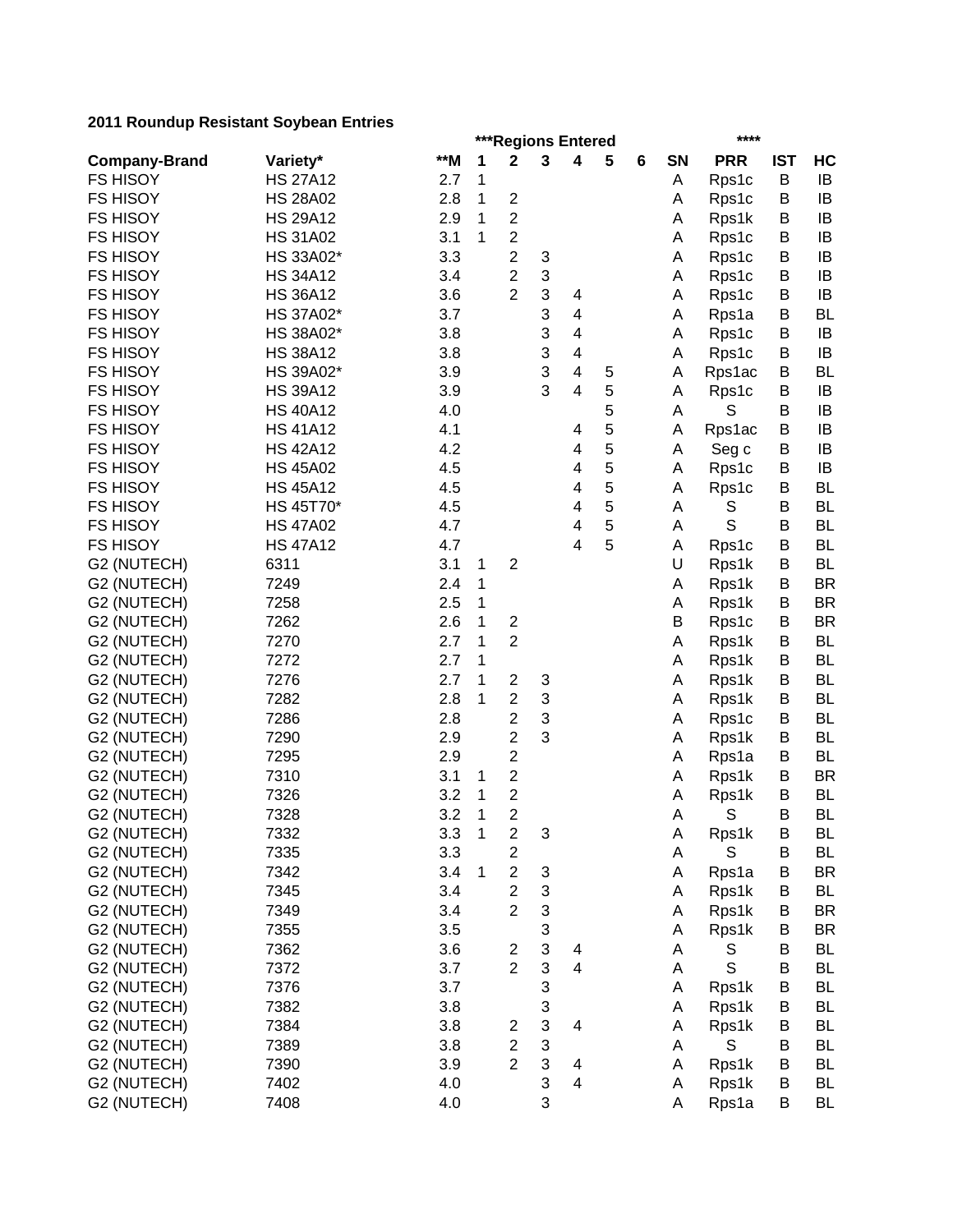|                      |                   | ***Regions Entered<br>**** |   |                         |   |                              |   |   |             |            |            |           |
|----------------------|-------------------|----------------------------|---|-------------------------|---|------------------------------|---|---|-------------|------------|------------|-----------|
| <b>Company-Brand</b> | Variety*          | **M                        | 1 | $\mathbf 2$             | 3 | 4                            | 5 | 6 | SN          | <b>PRR</b> | <b>IST</b> | HC        |
| G2 (NUTECH)          | 7420              | 4.2                        |   |                         | 3 | 4                            |   |   | Α           | Rps1k      | B          | <b>BL</b> |
| G2 (NUTECH)          | 7442              | 4.4                        |   |                         | 3 | 4                            |   |   | A           | Rps1k      | B          | <b>BL</b> |
| G2 (NUTECH)          | 7460              | 4.6                        |   |                         | 3 | 4                            |   |   | A           | Rps1a      | B          | <b>BL</b> |
| G2 (NUTECH)          | 7472              | 4.7                        |   |                         |   | 4                            |   |   | A           | S          | B          | <b>BL</b> |
| G2 (NUTECH)          | 7250*             | 2.5                        | 1 | $\overline{\mathbf{c}}$ |   |                              |   |   | Β           | Rps1k      | B          | <b>BR</b> |
| G2 (NUTECH)          | 7288*             | 2.8                        | 1 | $\overline{2}$          |   |                              |   |   | B           | Rps1k      | B          | <b>BL</b> |
| G2 (NUTECH)          | 7415 SE           | 4.1                        |   |                         | 3 | 4                            |   |   | Α           | Rps1k      | B          | <b>BR</b> |
| G2 (NUTECH)          | 7439 S            | 4.3                        |   |                         | 3 | $\overline{\mathbf{4}}$      |   |   | A           | Rps1k      | B          | <b>BL</b> |
| <b>GATEWAY</b>       | 4RC498CTA*        | 4.9                        |   |                         |   | 4                            | 5 |   | $\mathbb S$ | Rps1c      | U          | <b>BL</b> |
| <b>GATEWAY</b>       | 4RS431*           | 4.3                        |   |                         |   | 4                            | 5 |   | A           | S          | U          | <b>BL</b> |
| <b>GREAT HEART</b>   | GT-265 CR2*       | 2.6                        |   | 2                       |   |                              |   |   | A           | Rps1c      | F          | IB        |
| <b>GREAT HEART</b>   | GT-296 CRR*       | 2.9                        |   | $\overline{c}$          |   |                              |   |   | A           | Rps1c      | F          | IB        |
| <b>GREAT HEART</b>   | GT-298 CR2*       | 2.9                        |   | $\overline{2}$          |   |                              |   |   | Α           | Rps1k      | U          | IB        |
| <b>GREAT HEART</b>   | GT-342 CR2*       | 3.4                        |   |                         | 3 |                              |   |   | Α           | Rps1c      | U          | IB        |
| <b>GREAT HEART</b>   | GT-374 CR2*       | 3.7                        |   |                         | 3 |                              |   |   | A           | Rps1c      | F          | IB        |
| <b>GREAT HEART</b>   | GT-399 CR2*       | 3.9                        |   |                         | 3 |                              |   |   | A           | S          | F          | <b>BL</b> |
| <b>GREAT HEART</b>   | GT-427 CR2*       | 4.2                        |   |                         |   | 4                            |   |   | Α           | Rps1c      | U          | IB        |
| <b>GREAT HEART</b>   | GT-438 CRR*       | 4.3                        |   |                         |   | 4                            |   |   | Α           | Rps1c      | U          | IB        |
| <b>GREAT HEART</b>   | GT-451 CR2*       | 4.5                        |   |                         |   | 4                            |   |   | Α           | Rps1c      | U          | <b>BL</b> |
| <b>GREAT LAKES</b>   | GL 2019 RR2*      | 2.1                        | 1 |                         |   |                              |   |   | A           | Rps1c      | A          | IB        |
| <b>GREAT LAKES</b>   | GL 2345 RR2*      | 2.3                        | 1 |                         |   |                              |   |   | S           | Rps1c      | A          | <b>BU</b> |
| <b>GREAT LAKES</b>   | GL 2449 RR2*      | 2.4                        | 1 |                         |   |                              |   |   | Α           | Rps1c      | A          | IB        |
| <b>GREAT LAKES</b>   | GL 2555 RR1*      | 2.5                        | 1 | $\overline{c}$          |   |                              |   |   | $\mathbf S$ | S          | A          | <b>BL</b> |
| <b>GREAT LAKES</b>   | GL 2729 RR2*      | 2.7                        |   | $\overline{c}$          |   |                              |   |   | Α           | Rps1c      | A          | <b>BU</b> |
| <b>GREAT LAKES</b>   | GL 2949 RR2*      | 2.9                        |   | $\overline{2}$          |   |                              |   |   | Α           | Rps1c      | A          | IB        |
| <b>GREAT LAKES</b>   | GL 3069 RR2*      | 3.0                        |   | $\overline{2}$          | 3 |                              |   |   | Α           | Rps1c      | A          | IB        |
| <b>GREAT LAKES</b>   | GL 3289 RR2*      | 3.2                        |   |                         | 3 |                              |   |   | A           | Rps1c      | A          | IB        |
| <b>GREAT LAKES</b>   | GL 3429 RR2*      | 3.4                        |   |                         | 3 |                              |   |   | A           | Rps1c      | A          | IB        |
| <b>GREAT LAKES</b>   | GL 3649 RR2*      | 3.6                        |   |                         | 3 |                              |   |   | A           | S          | A          | IB        |
| <b>GREAT LAKES</b>   | GL 3879 RR2*      | 3.8                        |   |                         | 3 | 4                            |   |   | Α           | Rps1c      | A          | IB        |
| <b>GREAT LAKES</b>   | GL 4059 RR2*      | 4.0                        |   |                         | 3 | 4                            |   |   | Α           | Rps1c      | A          | IB        |
| <b>GREAT LAKES</b>   | GL 4249 RR2*      | 4.2                        |   |                         |   | 4                            |   |   | Α           | Seg c      | A          | IB        |
| <b>HOBLIT</b>        | 36P2              | 3.6                        |   | $\overline{2}$          | 3 |                              |   |   | Α           | S          | B          | G         |
| <b>HOFFMAN</b>       | H 38-11 CR*       | 3.8                        |   |                         |   | 4                            | 5 |   | Α           | Rps1k      | B          | <b>BL</b> |
| <b>HOFFMAN</b>       | H 40-10 CR        | 4.0                        |   |                         |   | 4                            | 5 |   | A           | S          | B          | BL        |
| <b>HOFFMAN</b>       | H 41-21 CR2*      | 4.1                        |   |                         |   |                              | 5 |   |             |            | Β          | BL        |
|                      | H 43-09 CR        | 4.3                        |   |                         |   | 4<br>$\overline{\mathbf{4}}$ | 5 |   | Α           | Rps1k<br>S | B          | <b>BL</b> |
| <b>HOFFMAN</b>       |                   |                            |   |                         |   | $\overline{\mathbf{4}}$      | 5 |   | A           |            |            | <b>BL</b> |
| <b>HOFFMAN</b>       | H 43-11 CR2       | 4.3                        |   |                         |   |                              |   |   | Α           | Rps1k      | B          |           |
| <b>HOFFMAN</b>       | H 46-09 CR        | 4.6                        |   |                         |   | 4                            | 5 |   | Α           | Rps1k      | B          | <b>BL</b> |
| <b>HORNBECK</b>      | <b>HBK R4527*</b> | 4.5                        |   |                         |   |                              | 5 |   | Α           | Rps1c      | B          | <b>BL</b> |
| <b>HUBNER</b>        | H 33-11 R2*       | 3.3                        |   |                         | 3 |                              |   |   | Α           | Rps1c      | Α          | IB        |
| <b>HUBNER</b>        | H 34-11 R2*       | 3.4                        |   |                         | 3 |                              |   |   | Α           | Rps1c      | A          | IB        |
| <b>HUBNER</b>        | H 34-12 R2        | 3.4                        |   |                         | 3 |                              |   |   | Α           | Rps1c      | A          | IB        |
| <b>HUBNER</b>        | H 35-10 R2*       | 3.5                        |   |                         | 3 |                              |   |   | A           | S          | A          | IB        |
| <b>HUBNER</b>        | H 36-12 R2        | 3.6                        |   |                         | 3 |                              |   |   | A           | Rps1c      | A          | IB        |
| <b>HUBNER</b>        | H 37-10 R2*       | 3.7                        |   |                         | 3 |                              |   |   | A           | Rps1c      | A          | IB        |
| <b>HUBNER</b>        | H 38-10 R2*       | 3.8                        |   |                         | 3 |                              |   |   | A           | Rps1c      | A          | IB        |
| <b>HUBNER</b>        | H 39-12 R2        | 3.9                        |   |                         | 3 |                              |   |   | A           | Rps1c      | A          | IB        |
| <b>HUGHES</b>        | 454 RR            | 2.4                        | 1 |                         |   |                              |   |   | Α           | S          | B          | <b>BL</b> |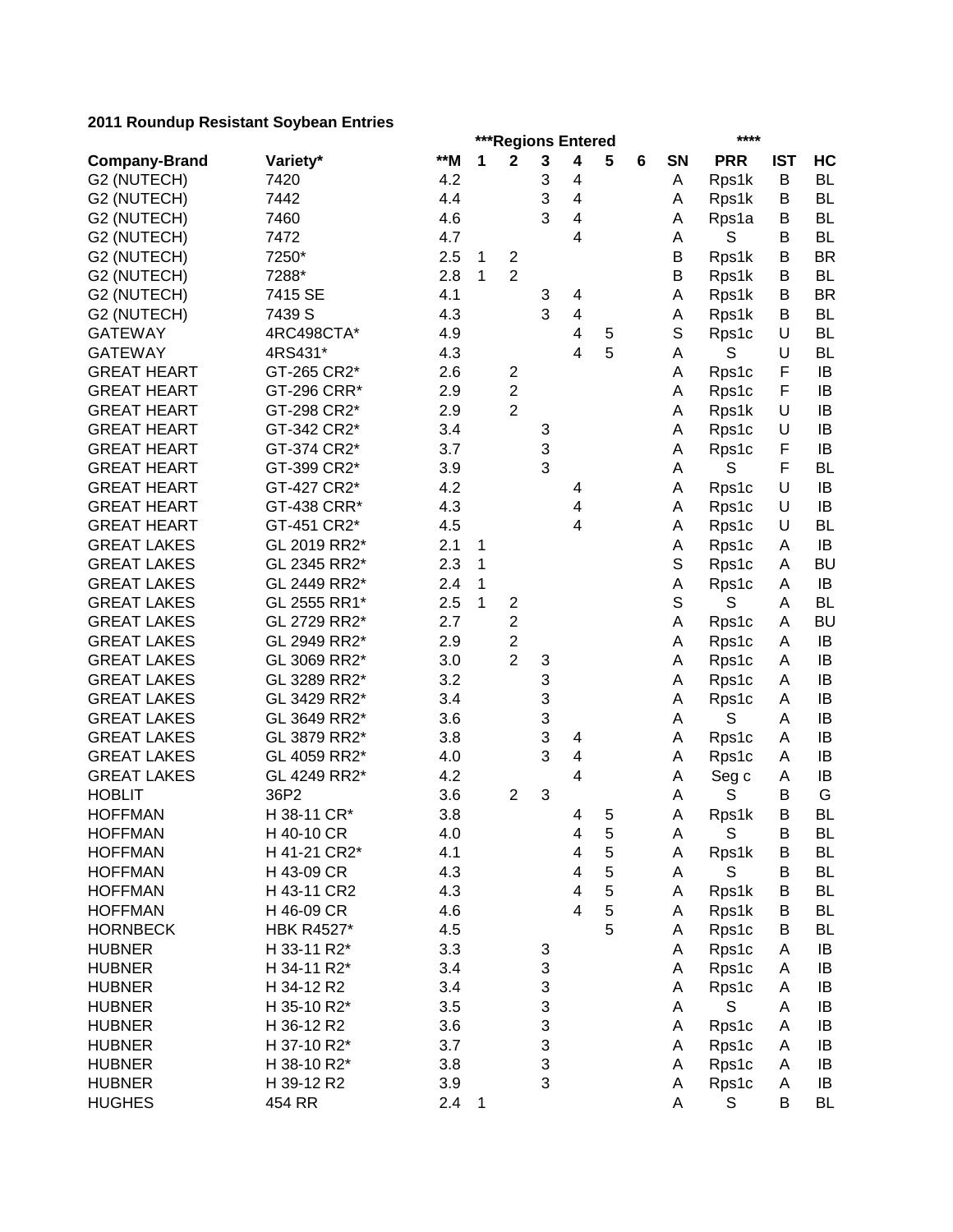|                      | ***Regions Entered<br>**** |       |   |                         |        |                              |   |   |    |            |            |           |
|----------------------|----------------------------|-------|---|-------------------------|--------|------------------------------|---|---|----|------------|------------|-----------|
| <b>Company-Brand</b> | Variety*                   | $**M$ | 1 | $\mathbf 2$             | 3      | $\overline{\mathbf{4}}$      | 5 | 6 | SN | <b>PRR</b> | <b>IST</b> | HC        |
| <b>HUGHES</b>        | 555 RR                     | 2.5   | 1 |                         |        |                              |   |   | Α  | Rps1k      | B          | <b>BL</b> |
| <b>HUGHES</b>        | 777 RR                     | 2.7   | 1 |                         |        |                              |   |   | A  | Rps1k      | B          | <b>BL</b> |
| <b>KRUGER</b>        | K2-1901                    | 1.9   | 1 |                         |        |                              |   |   | Α  | Rps1k      | A          | IB        |
| <b>KRUGER</b>        | K2-1902                    | 1.9   | 1 |                         |        |                              |   |   | Α  | Rps1kc     | A          | <b>BL</b> |
| <b>KRUGER</b>        | K2-2001                    | 2.0   | 1 | $\overline{\mathbf{c}}$ |        |                              |   |   | Α  | Rps1c      | Α          | IB        |
| <b>KRUGER</b>        | K2-2102                    | 2.1   | 1 | $\overline{2}$          |        |                              |   |   | Α  | Rps1c      | Α          | IB        |
| <b>KRUGER</b>        | K2-2301                    | 2.3   | 1 |                         |        |                              |   |   | S  | Rps1c      | A          | <b>BU</b> |
| <b>KRUGER</b>        | K2-2302                    | 2.3   | 1 | $\overline{\mathbf{c}}$ |        |                              |   |   | Α  | Rps1c      | A          | <b>BL</b> |
| <b>KRUGER</b>        | K2-2502                    | 2.5   | 1 | $\overline{c}$          | 3      |                              |   |   | A  | Rps1kc     | A          | IB        |
| <b>KRUGER</b>        | K2-2602                    | 2.6   | 1 | $\overline{c}$          | 3      |                              |   |   | Α  | Rps1k      | A          | <b>BR</b> |
| <b>KRUGER</b>        | K2-2703*                   | 2.7   | 1 | $\overline{c}$          | 3      |                              |   |   | A  | S          | A          | <b>BL</b> |
| <b>KRUGER</b>        | K2-2803*                   | 2.8   | 1 | $\overline{c}$          | 3      |                              |   |   | Α  | Rps1c      | A          | IB        |
| <b>KRUGER</b>        | K2-2904                    | 2.9   | 1 | $\overline{c}$          | 3      |                              |   |   | A  | Rps1k      | A          | IB        |
| <b>KRUGER</b>        | K2-3103                    | 3.1   | 1 | $\overline{\mathbf{c}}$ | 3      |                              |   |   | A  | Rps1c      | A          | IB        |
| <b>KRUGER</b>        | K2-3202                    | 3.2   | 1 | $\overline{\mathbf{c}}$ | 3      |                              |   |   | A  | Rps1c      | A          | <b>BL</b> |
| <b>KRUGER</b>        | K2-3402                    | 3.4   | 1 | $\overline{\mathbf{c}}$ | 3      | 4                            |   |   | Α  | Rps1c      | A          | IB        |
| <b>KRUGER</b>        | K2-3602                    | 3.6   |   | $\overline{\mathbf{c}}$ | 3      | $\overline{\mathbf{4}}$      | 5 |   | Α  | Rps1a      | A          | <b>BL</b> |
| <b>KRUGER</b>        | K2-3701                    | 3.7   |   | $\overline{c}$          | 3      | 4                            | 5 |   | Α  | Rps1c      | A          | IB        |
| <b>KRUGER</b>        | K2-3802                    | 3.8   |   | $\overline{\mathbf{c}}$ | 3      | $\overline{\mathbf{4}}$      | 5 |   | Α  | Rps1c      | A          | IB        |
| <b>KRUGER</b>        | K2-3902                    | 3.9   |   | $\overline{2}$          | 3      | $\overline{\mathbf{4}}$      | 5 |   | Α  | Seg c      | Α          | <b>BL</b> |
| <b>KRUGER</b>        | K2-4101                    | 4.1   |   |                         | 3      | $\overline{\mathbf{4}}$      | 5 |   | Α  | S          | A          | <b>BL</b> |
| <b>KRUGER</b>        | K2-4102                    | 4.1   |   |                         | 3      | $\overline{\mathbf{4}}$      | 5 |   | Α  | Rps1a      | A          | <b>BL</b> |
| <b>KRUGER</b>        | K2-4201                    | 4.2   |   |                         |        | $\overline{\mathbf{4}}$      | 5 |   | A  | S          | A          | <b>BL</b> |
| <b>KRUGER</b>        | K2-4202                    | 4.2   |   |                         |        | 4                            | 5 |   | Α  | Rps1a      | A          | IB        |
| <b>KRUGER</b>        | K2-4302                    | 4.3   |   |                         |        | 4                            | 5 |   | A  | Rps1a      | A          | <b>BL</b> |
| <b>KRUGER</b>        | K2-4502                    | 4.5   |   |                         |        | 4                            | 5 |   | A  | Rps1c      | A          | <b>BL</b> |
| <b>KRUGER</b>        | K2-4601                    | 4.6   |   |                         |        | 4                            | 5 |   | A  | Rps1c      | A          | IB        |
| <b>KRUGER</b>        | K2-4701                    | 4.7   |   |                         |        | 4                            | 5 |   | A  | S          | A          | <b>BL</b> |
| <b>KRUGER</b>        | K2-4801                    | 4.8   |   |                         |        | 4                            | 5 |   | A  | Rps1c      | A          | <b>BL</b> |
| <b>KRUGER</b>        | K2X32A1                    | 3.2   | 1 | $\mathbf{2}$            | 3      |                              |   |   | A  | Rps1c      | A          | IB        |
| <b>LEWIS</b>         | 302 R2                     | 3.0   |   | $\mathbf{2}$            |        |                              |   |   | Α  | Rps1k      | A          | IB        |
| <b>LEWIS</b>         | 332 R2                     | 3.3   |   | $\overline{c}$          |        |                              |   |   | A  | Rps1c      | A          | IB        |
| <b>LEWIS</b>         | 351 R2                     | 3.5   |   | $\overline{c}$          | 3      |                              |   |   | Α  | Rps1c      | A          | IB        |
| <b>LEWIS</b>         | 362 R2                     | 3.6   |   |                         | 3      |                              |   |   | A  |            | A          | IB        |
| LEWIS                | 381 R2                     | 3.8   |   |                         | 3      |                              |   |   |    | Rps1c      |            | $\sf IB$  |
|                      |                            |       |   |                         |        | 4                            |   |   | A  | Rps1c      | A          |           |
| <b>LEWIS</b>         | 392 R <sub>2</sub>         | 3.9   |   |                         | 3<br>3 | 4<br>$\overline{\mathbf{4}}$ |   |   | Α  | Rps1c      | Α          | IB        |
| <b>LEWIS</b>         | 412 R2                     | 4.1   |   |                         |        |                              |   |   | Α  | Rps1a      | Α          | <b>BL</b> |
| <b>LEWIS</b>         | 422 R2                     | 4.2   |   |                         |        | 4                            | 5 |   | Α  | Rps1a      | A          | IB        |
| <b>LEWIS</b>         | 441 R2                     | 4.4   |   |                         |        | 4                            | 5 |   | Α  | Rps1c      | Α          | IB        |
| <b>LEWIS</b>         | 452 R2                     | 4.5   |   |                         |        |                              | 5 |   | Α  | Rps1c      | Α          | <b>BL</b> |
| <b>LEWIS</b>         | 472 R2                     | 4.7   |   |                         |        |                              | 5 |   | Α  | Rps1c      | Α          | BL        |
| <b>MARTIN</b>        | M 132 NR2Y                 | 3.2   |   |                         | 3      |                              |   |   | Α  | Rps1c      | B          | IB        |
| <b>MARTIN</b>        | M 134 NR2Y                 | 3.4   |   |                         | 3      |                              |   |   | Α  | Rps1k      | В          | <b>BL</b> |
| <b>MARTIN</b>        | <b>M 27 NR2Y</b>           | 2.7   |   |                         | 3      |                              |   |   | Α  | Rps1c      | B          | <b>BL</b> |
| <b>MARTIN</b>        | M 36 NR2Y                  | 3.6   |   |                         | 3      |                              |   |   | Α  | Rps1k      | B          | <b>BL</b> |
| <b>MARTIN</b>        | <b>M 38 NRR</b>            | 3.8   |   |                         | 3      |                              |   |   | A  | Rps1k      | В          | <b>BL</b> |
| <b>MAVRICK</b>       | 0282 RY*                   | 2.8   | 1 | 2                       | 3      |                              |   |   | Α  | S          | U          | IB        |
| <b>MAVRICK</b>       | 0322 RY*                   | 3.2   |   | $\overline{c}$          | 3      |                              |   | 6 | Α  | Rps1k      | A          | <b>BR</b> |
| <b>MAVRICK</b>       | 0323 RR*                   | 3.2   |   | $\overline{c}$          | 3      |                              |   | 6 | Α  | Rps1k      | U          | BR        |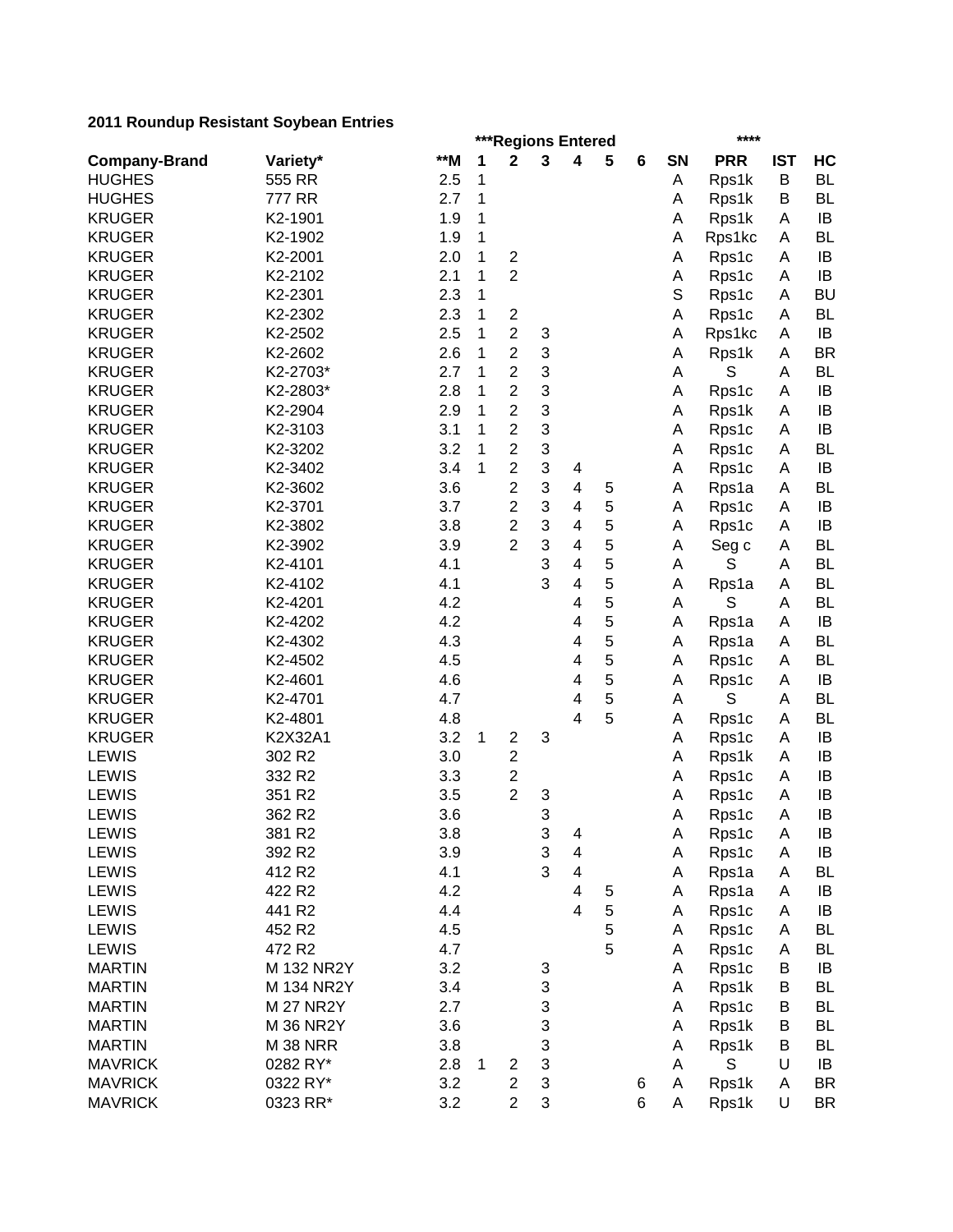|                      |                      | $****$<br>***Regions Entered |   |                         |   |                         |   |   |             |            |            |           |  |  |
|----------------------|----------------------|------------------------------|---|-------------------------|---|-------------------------|---|---|-------------|------------|------------|-----------|--|--|
| <b>Company-Brand</b> | Variety*             | **M                          | 1 | $\mathbf 2$             | 3 | 4                       | 5 | 6 | <b>SN</b>   | <b>PRR</b> | <b>IST</b> | HC        |  |  |
| <b>MAVRICK</b>       | 0382 RY*             | 3.8                          |   |                         | 3 | 4                       |   | 6 | A           | Rps1c      | U          | IB        |  |  |
| <b>MAVRICK</b>       | 7270 RR*             | 2.7                          | 1 | $\overline{2}$          |   |                         |   |   | Α           | Rps1a      | U          | <b>BL</b> |  |  |
| <b>MERSCHMAN</b>     | APACHE 1124RR2Y      | 2.4                          | 1 |                         |   |                         |   |   | S           | Rps1c      | В          | <b>BU</b> |  |  |
| <b>MERSCHMAN</b>     | ARTHUR 1230RR2Y      | 3.0                          |   | $\overline{2}$          | 3 |                         |   |   | Α           | Rps1c      | B          | IB        |  |  |
| <b>MERSCHMAN</b>     | ATLANTA 1047RR2Y     | 4.7                          |   |                         |   | 4                       |   |   | S           | HRps1c     | В          | <b>BL</b> |  |  |
| <b>MERSCHMAN</b>     | COOLIDGE 1234RR2Y    | 3.4                          |   | $\overline{2}$          | 3 |                         |   |   | Α           | Rps1c      | В          | IB        |  |  |
| <b>MERSCHMAN</b>     | <b>HOUSTON 747RR</b> | 4.7                          |   |                         |   | 4                       |   |   | A           | S          | В          | BL        |  |  |
| <b>MERSCHMAN</b>     | KENNEDY 1036RR2Y     | 3.6                          |   | $\overline{2}$          | 3 |                         |   |   | Α           | S          | В          | M         |  |  |
| <b>MERSCHMAN</b>     | <b>MARS 1219RR2Y</b> | 1.9                          | 1 |                         |   |                         |   |   | Α           | Rps1c      | В          | IB        |  |  |
| <b>MERSCHMAN</b>     | MEMPHIS 1243RR2Y     | 4.3                          |   |                         |   | 4                       |   |   | Α           | HRps1c     | B          | IB        |  |  |
| <b>MERSCHMAN</b>     | MOHAWK 1128RR2Y      | 2.8                          | 1 | $\overline{2}$          | 3 |                         |   |   | A           | S          | B          | IB        |  |  |
| <b>MERSCHMAN</b>     | MOHEGAN 1222RR2Y     | 2.2                          | 1 |                         |   |                         |   |   | Α           | Rps1k      | В          | IB        |  |  |
| <b>MERSCHMAN</b>     | NASHVILLE 749RR      | 4.9                          |   |                         |   | 4                       |   |   | A           | Rps1a      | B          | <b>BL</b> |  |  |
| <b>MERSCHMAN</b>     | NAVAHO 1220RR2Y      | 2.0                          | 1 |                         |   |                         |   |   | A           | Rps1c      | B          | <b>BL</b> |  |  |
| <b>MERSCHMAN</b>     | PHOENIX 1245RR2Y     | 4.5                          |   |                         |   | 4                       | 5 |   | Α           | HRps1c     | B          | <b>BL</b> |  |  |
| <b>MERSCHMAN</b>     | SHAWNEE 1226RR2Y     | 2.6                          | 1 | $\overline{2}$          |   |                         |   |   | Α           | Rps1k      | B          | IB        |  |  |
| <b>MERSCHMAN</b>     | VENUS 1214RR2Y       | 1.4                          | 1 |                         |   |                         |   |   | S           | Rps1k      | В          | <b>BL</b> |  |  |
| <b>MERSCHMAN</b>     | WASHINGTON 1238RR    | 3.8                          |   | $\mathbf{2}$            | 3 |                         |   |   | Α           | Rps1k      | B          | <b>BL</b> |  |  |
| <b>MONIER</b>        | M 2739 R2            | 2.7                          |   | $\overline{c}$          |   |                         |   |   | Α           | Rps1c      | B          | <b>BU</b> |  |  |
| <b>MONIER</b>        | M 3115 R2            | 3.1                          |   | $\overline{2}$          |   |                         |   |   | Α           | Rps1c      | B          | IB        |  |  |
| <b>MUNSON</b>        | 8222 R2Y             | 2.2                          | 1 |                         |   |                         |   |   | S           | Rps1c      | B          | IB        |  |  |
| <b>MUNSON</b>        | 8242 R2Y             | 2.4                          | 1 |                         |   |                         |   |   | S           | Rps1c      | U          | <b>BU</b> |  |  |
| <b>MUNSON</b>        | 8261 RR              | 2.6                          | 1 |                         |   |                         |   |   | S           | RG1k       | U          | <b>BL</b> |  |  |
| <b>MUNSON</b>        | 8281 R2Y             | 2.8                          | 1 | 2                       |   |                         |   |   | A           | S          | В          | IB        |  |  |
| <b>MUNSON</b>        | 8302 R2Y             | 3.0                          |   | $\overline{\mathbf{c}}$ |   |                         |   |   | A           | S          | U          | <b>BL</b> |  |  |
| <b>MUNSON</b>        | 8322 R2Y             | 3.2                          |   | 2                       |   |                         |   |   | Α           | Rps1c      | U          | IB        |  |  |
| <b>MUNSON</b>        | 8328 RR              | 3.2                          |   | 2                       |   |                         |   |   | Α           | Rps1c      | В          | IB        |  |  |
| <b>MUNSON</b>        | 8341 R2Y             | 3.4                          |   | 2                       |   |                         |   |   | A           | S          | Α          | <b>BL</b> |  |  |
| <b>MUNSON</b>        | 8352 R2Y             | 3.5                          |   | 2                       |   |                         |   |   | A           | Rps1c      | U          | IB        |  |  |
| <b>MUNSON</b>        | 8372 R2Y             | 3.7                          |   | $\overline{2}$          |   |                         |   |   | Α           | Seg k      | В          | <b>BL</b> |  |  |
| <b>MYCOGEN</b>       | 5N274 R2*            | 2.7                          | 1 |                         |   |                         |   |   | Α           | Rps1c      | B          | <b>BU</b> |  |  |
| <b>MYCOGEN</b>       | 5N284 R2*            | 2.8                          |   | $\overline{\mathbf{c}}$ |   |                         |   |   | Α           | Rps1c      | B          | IB        |  |  |
| <b>MYCOGEN</b>       | 5N324 R2*            | 3.2                          |   | $\overline{2}$          |   |                         |   |   | Α           | Rps1c      | B          | IB        |  |  |
| <b>MYCOGEN</b>       | 5N342 R2*            | 3.4                          |   |                         | 3 |                         |   |   | Α           | Rps1c      | B          | IB        |  |  |
| <b>MYCOGEN</b>       | 5N360 R2*            | 3.6                          |   |                         | 3 |                         |   |   | A           | Rps1c      | $\sf B$    | $\sf IB$  |  |  |
| <b>MYCOGEN</b>       | 5N385 R2*            | 3.8                          |   |                         |   | 4                       |   |   | A           | Rps1c      | Β          | IB        |  |  |
| <b>MYCOGEN</b>       | 5N431 R2*            | 4.3                          |   |                         |   | 4                       |   |   | Α           | Rps1c      | B          | IB        |  |  |
| <b>NUTECH</b>        | 6281                 | 2.8                          | 1 | $\boldsymbol{2}$        | 3 |                         |   |   | $\mathbb S$ | Rps1k      | B          | <b>BL</b> |  |  |
| <b>NUTECH</b>        | 7251                 | 2.5                          | 1 |                         |   |                         |   |   | A           | S          | B          | <b>BL</b> |  |  |
| <b>NUTECH</b>        | 7359                 | 3.5                          | 1 | 2                       | 3 | 4                       |   |   | Α           | Rps1k      | В          | IB        |  |  |
| <b>NUTECH</b>        | 7388                 | 3.8                          |   | $\overline{2}$          | 3 | $\overline{\mathbf{4}}$ |   |   | Α           |            | B          | <b>BL</b> |  |  |
| <b>NUTECH</b>        | 4041 RN              | 4.0                          |   |                         | 3 |                         |   |   | A           | Rps1k      | В          | <b>BL</b> |  |  |
|                      |                      | 4.2                          |   |                         | 3 |                         |   |   |             | S<br>S     | B          | <b>BL</b> |  |  |
| <b>NUTECH</b>        | 7425 S               |                              |   |                         |   |                         |   |   | A           |            |            |           |  |  |
| <b>PIONEER</b>       | 92M54*               | 2.5                          | 1 |                         |   |                         |   |   | Α           | Rps1c      | В          | <b>BR</b> |  |  |
| <b>PIONEER</b>       | 92Y30                | 2.3                          | 1 |                         |   |                         |   |   | Α           | Rps1k      | B          | IB        |  |  |
| <b>PIONEER</b>       | 92Y51                | 2.5                          | 1 |                         |   |                         |   |   | Α           | Rps1k      | B          | <b>BL</b> |  |  |
| <b>PIONEER</b>       | 92Y53                | 2.5                          | 1 |                         |   |                         |   |   | В           | Rps1k      | B          | <b>BR</b> |  |  |
| <b>PIONEER</b>       | 92Y80                | 2.8                          | 1 | $\overline{c}$          |   |                         |   |   | A           | Rps1k      | B          | BR        |  |  |
| <b>PIONEER</b>       | 93M11*               | 3.1                          | 1 |                         |   |                         |   |   | S           | Rps1k      | B          | BL        |  |  |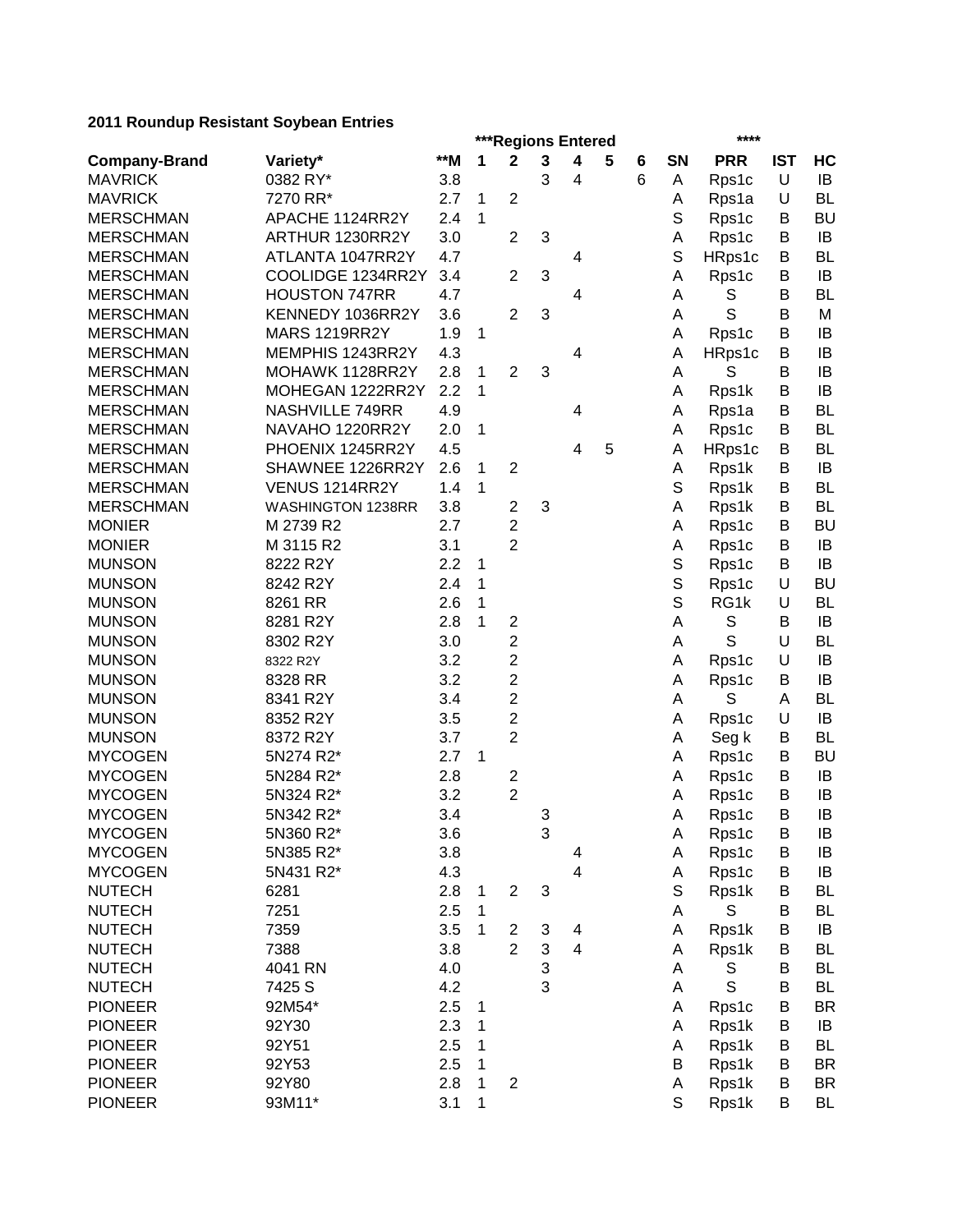|                         |                    |       | ***Regions Entered |                                           |   |                         |   |   | ****   |             |             |           |  |
|-------------------------|--------------------|-------|--------------------|-------------------------------------------|---|-------------------------|---|---|--------|-------------|-------------|-----------|--|
| <b>Company-Brand</b>    | Variety*           | $**M$ | 1                  | $\mathbf 2$                               | 3 | 4                       | 5 | 6 | SN     | <b>PRR</b>  | <b>IST</b>  | HC        |  |
| <b>PIONEER</b>          | 93Y05              | 3.0   |                    | $\boldsymbol{2}$                          |   |                         |   |   | Α      | Rps1k       | B           | <b>BL</b> |  |
| <b>PIONEER</b>          | 93Y40              | 3.4   | 1                  | $\overline{2}$                            | 3 |                         |   |   | Α      | Rps1k       | B           | <b>BL</b> |  |
| <b>PIONEER</b>          | 93Y60              | 3.6   |                    |                                           | 3 |                         |   |   | Α      | Rps1k       | B           | <b>BL</b> |  |
| <b>PIONEER</b>          | 93Y70*             | 3.7   |                    | 2                                         | 3 | 4                       |   |   | Α      | S           | B           | <b>BU</b> |  |
| <b>PIONEER</b>          | 93Y82              | 3.8   |                    | $\overline{2}$                            | 3 | $\overline{\mathbf{4}}$ | 5 |   | A      | $\mathbb S$ | B           | <b>BL</b> |  |
| <b>PIONEER</b>          | 93Y92              | 3.9   |                    |                                           |   | 4                       | 5 |   | Α      | S           | B           | <b>BL</b> |  |
| <b>PIONEER</b>          | 94Y01*             | 4.0   |                    |                                           | 3 | 4                       | 5 |   | A      | Rps1k       | B           | <b>BL</b> |  |
| <b>PIONEER</b>          | 94Y20              | 4.2   |                    |                                           |   | 4                       | 5 |   | Α      | Rps1k       | B           | <b>BL</b> |  |
| <b>PIONEER</b>          | 94Y70              | 4.7   |                    |                                           |   | 4                       | 5 |   | A      | S           | B           | <b>BL</b> |  |
| <b>PIONEER</b>          | 94Y80              | 4.8   |                    |                                           |   |                         | 5 |   | Α      | S           | В           | <b>BL</b> |  |
| <b>POWER PLUS</b>       | 23Z1               | 2.3   | 1                  |                                           |   |                         |   |   | Α      | Rps1c       | B           | <b>BR</b> |  |
| <b>POWER PLUS</b>       | 26W2               | 2.6   | 1                  |                                           |   |                         |   |   | B      | Rps1c       | B           | G         |  |
| <b>POWER PLUS</b>       | 28J0               | 2.8   | 1                  | $\boldsymbol{2}$                          |   |                         |   |   | Α      | Rps1k       | B           | <b>BL</b> |  |
| POWER PLUS              | 28V2               | 2.8   | 1                  |                                           |   |                         |   |   | Α      | Rps1k       | B           | G         |  |
| POWER PLUS              | 32K0*              | 3.2   |                    | $\boldsymbol{2}$                          |   |                         |   |   | Α      | Rps1k       | B           | <b>BL</b> |  |
| <b>POWER PLUS</b>       | 37T1*              | 3.7   |                    |                                           | 3 | 4                       |   | 6 | Α      | Rps1k       | B           | <b>BL</b> |  |
| <b>POWER PLUS</b>       | 38D2               | 3.8   |                    |                                           | 3 | 4                       |   |   | Α      | Rps1k       | B           | <b>BL</b> |  |
| <b>POWER PLUS</b>       | 40V1*              | 4.0   |                    |                                           | 3 | 4                       |   |   | Α      | S           | B           | <b>BL</b> |  |
| <b>POWER PLUS</b>       | 43D1*              | 4.3   |                    |                                           |   | $\overline{\mathbf{4}}$ | 5 | 6 | А      | S           | B           | <b>BL</b> |  |
| <b>POWER PLUS</b>       | X34T2              | 3.2   |                    |                                           | 3 |                         |   |   | Α      | Rps1k       | B           | IB        |  |
| <b>PROHARVEST</b>       | 2635 CR2Y*         | 2.6   | 1                  | $\boldsymbol{2}$                          |   |                         |   |   | Α      | Rps1c       | A           | IB        |  |
| <b>PROHARVEST</b>       | 2850 CR2Y*         | 2.8   | 1                  | $\overline{c}$                            |   |                         |   |   | Α      | S           | A           | IB        |  |
| <b>PROHARVEST</b>       | 2950 CR2Y*         | 2.9   | 1                  | $\overline{c}$                            | 3 |                         |   |   | A      | S           | A           | IB        |  |
| <b>PROHARVEST</b>       | 3135 CR2Y*         | 3.1   |                    | $\overline{2}$                            | 3 |                         |   |   | Α      | Rps1c       | U           | IB        |  |
| <b>PROHARVEST</b>       | 3350 CR2Y*         | 3.3   |                    | 2                                         | 3 |                         |   |   | Α      | Rps1c       | A           | IB        |  |
| <b>PROHARVEST</b>       | 3635 CR2Y*         | 3.6   |                    | $\overline{2}$                            | 3 |                         |   |   | Α      | Rps1c       | U           | IB        |  |
| <b>PUBLIC</b>           | IA2079RR2Y*        | 2.3   | 1                  |                                           |   |                         |   |   | S      | S           | U           | <b>BL</b> |  |
| <b>PUBLIC</b>           | IA2097RR2Y*        | 2.6   | 1                  |                                           |   |                         |   |   | S      | S           | U           | <b>BL</b> |  |
| <b>PUBLIC</b>           | IA3041RR2Y*        | 3.4   |                    |                                           |   |                         |   |   | S      | S           | U           | <b>BL</b> |  |
| <b>RENK</b>             | RS 241 R2          | 2.4   | 1                  | $\overline{\mathbf{c}}$<br>$\overline{2}$ |   |                         |   |   | S      |             | F           | <b>BU</b> |  |
| <b>RENK</b>             | <b>RS 259 NRR</b>  | 2.5   | 1                  |                                           |   |                         |   |   | A      | Rps1c<br>S  | F           | <b>BL</b> |  |
| <b>RENK</b>             | <b>RS 261 NR2</b>  | 2.6   | 1                  |                                           |   |                         |   |   |        |             | F           | IB        |  |
| <b>RENK</b>             | <b>RS 272 NR2</b>  | 2.7   | 1                  |                                           |   |                         |   |   | Α      | Rps1c       | $\mathsf F$ | IB        |  |
| <b>RENK</b>             | RS 282 R2          | 2.8   |                    | $\overline{\mathbf{c}}$<br>$\overline{2}$ |   |                         |   |   | Α<br>S | Rps1c       | B           | IB        |  |
|                         |                    |       | 1                  |                                           |   |                         |   |   |        | Rps1c       |             | IB        |  |
| <b>RENK</b>             | RS 322 NR2         | 3.2   |                    | $\overline{\mathbf{c}}$                   |   |                         |   |   | A      | Rps1c       | U           |           |  |
| <b>RENK</b>             | RS 331 NR2         | 3.3   |                    | $\boldsymbol{2}$                          |   |                         |   |   | Α      | Rps1c       | U           | IB        |  |
| <b>ROESCHLEY</b>        | 2815 CRR2          | 2.8   | 1                  | $\overline{c}$                            |   |                         |   |   | Α      | S           | B           | IB        |  |
| <b>ROESCHLEY</b>        | 3107 CRR2          | 3.1   |                    | $\overline{\mathbf{c}}$                   |   |                         |   |   | Α      | Rps1k       | B           | <b>BL</b> |  |
| <b>ROESCHLEY</b>        | 3195 CRR2*         | 3.1   |                    | $\boldsymbol{2}$                          |   |                         |   |   | A      | Rps1k       | В           | IB        |  |
| <b>ROESCHLEY</b>        | 3217 CRR2          | 3.2   |                    | $\overline{\mathbf{c}}$                   |   |                         |   |   | A      | Rps1c       | U           | IB        |  |
| <b>ROESCHLEY</b>        | 3491 CRR*          | 3.4   |                    | $\overline{2}$                            |   |                         |   |   | Α      | Seg k       | B           | IB        |  |
| <b>SEED CONSULTANTS</b> | SCS 9241 RR*       | 2.4   | $\mathbf 1$        | $\overline{c}$                            |   |                         |   |   | Β      | Rps1k       | B           | <b>BU</b> |  |
| SOUTHERN STATES         | RT 4370 N          | 4.3   |                    |                                           |   |                         | 5 |   | A      | Rps1c       | В           | <b>BL</b> |  |
| <b>SOUTHERN STATES</b>  | RT 4470 N          | 4.4   |                    |                                           |   |                         | 5 |   | Α      | S           | B           | <b>BL</b> |  |
| <b>SOUTHERN STATES</b>  | SS 4312 NR2        | 4.3   |                    |                                           |   |                         | 5 |   | R?     | R?          | B           | IB        |  |
| SOUTHERN STATES         | SS 4510 NR2        | 4.5   |                    |                                           |   |                         | 5 |   | Α      | R?          | B           | <b>BL</b> |  |
| SOUTHERN STATES         | SS 4700 R2         | 4.7   |                    |                                           |   |                         | 5 |   | S      | R?          | B           | <b>BL</b> |  |
| SOUTHERN STATES         | <b>SS 4711 NR2</b> | 4.7   |                    |                                           |   |                         | 5 |   | R?     | R?          | B           | <b>BL</b> |  |
| <b>STEYER</b>           | 2701 R2            | 2.7   |                    | $\mathbf{2}$                              |   |                         |   |   | A      | $\mathbb S$ | A           | IB        |  |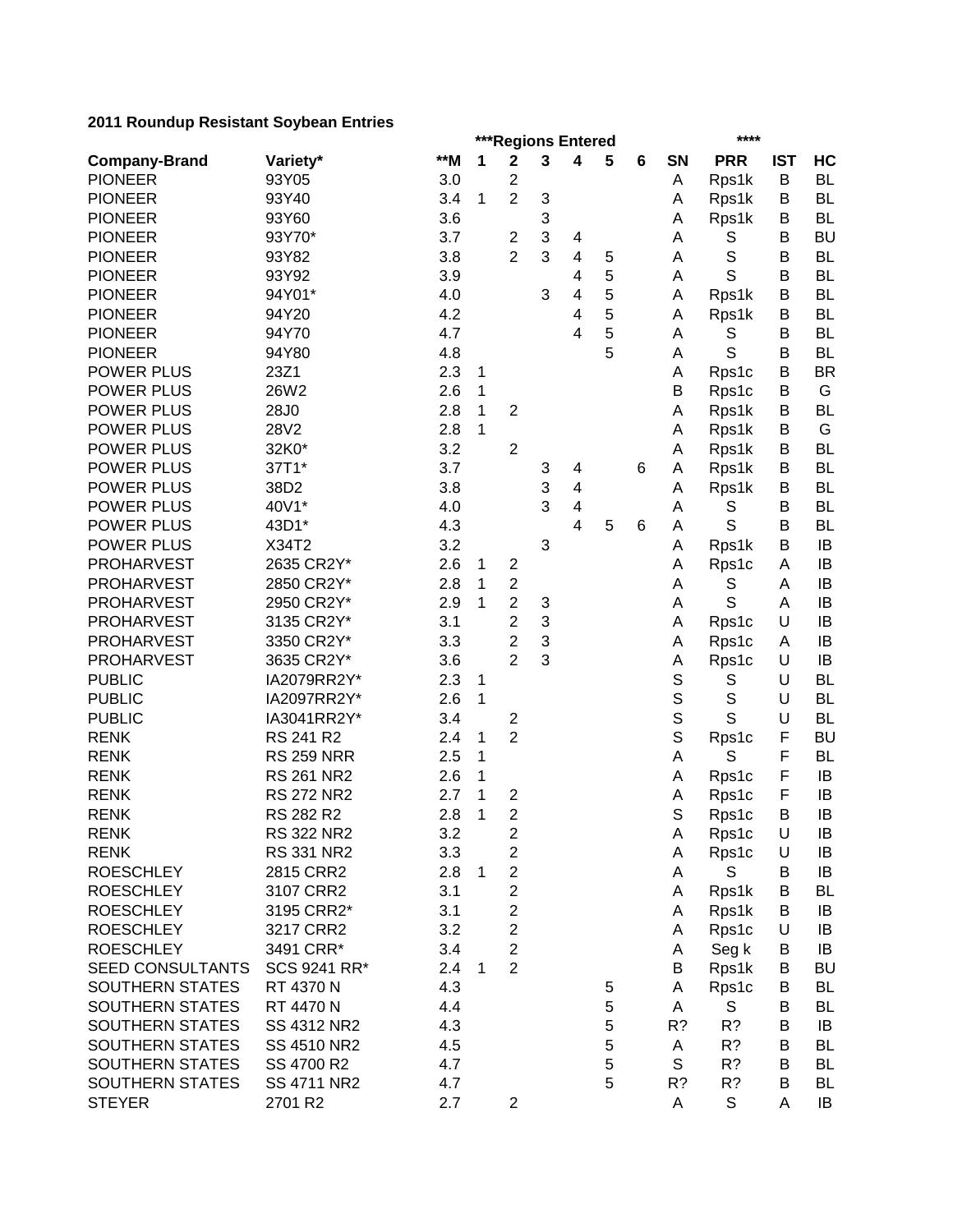|                         | ***Regions Entered<br>**** |       |              |                                  |                           |                |   |   |             |             |            |           |  |
|-------------------------|----------------------------|-------|--------------|----------------------------------|---------------------------|----------------|---|---|-------------|-------------|------------|-----------|--|
| <b>Company-Brand</b>    | Variety*                   | $**M$ | 1            | $\mathbf 2$                      | 3                         | 4              | 5 | 6 | SN          | <b>PRR</b>  | <b>IST</b> | HC        |  |
| <b>STEYER</b>           | 3001 R2                    | 3.0   |              | $\overline{\mathbf{c}}$          | 3                         |                |   | 6 | Α           | Rps1c       | A          | IB        |  |
| <b>STEYER</b>           | 3203 R2                    | 3.2   |              | $\overline{\mathbf{c}}$          | 3                         |                |   | 6 | Α           | Rps1c       | A          | IB        |  |
| <b>STEYER</b>           | 3204 R2                    | 3.2   |              | $\mathbf{2}$                     | 3                         |                |   | 6 | Α           | Rps1c       | Α          | IB        |  |
| <b>STEYER</b>           | 3401 R2                    | 3.4   |              | $\overline{c}$                   | 3                         |                |   | 6 | Α           | Rps1c       | Α          | IB        |  |
| <b>STEYER</b>           | 3404 R2                    | 3.4   |              | $\overline{c}$                   | 3                         |                |   | 6 | Α           | Rps1c       | Α          | IB        |  |
| <b>STEYER</b>           | 3490 RR                    | 3.4   |              | $\overline{c}$                   | 3                         |                |   | 6 | Α           | Rps1c       | A          | <b>BL</b> |  |
| <b>STEYER</b>           | 3501 R2                    | 3.5   |              | $\overline{2}$                   | 3                         | 4              |   | 6 | Α           | Rps1c       | A          | IB        |  |
| <b>STEYER</b>           | 3603 R2                    | 3.6   |              | $\overline{2}$                   | 3                         | 4              |   | 6 | Α           | Rps1c       | Α          | IB        |  |
| <b>STEYER</b>           | 3803 R2                    | 3.8   |              | $\overline{2}$                   | 3                         | 4              |   | 6 | Α           | Rps1c       | A          | IB        |  |
| <b>STEYER</b>           | 3901 R2                    | 3.9   |              |                                  | 3                         | 4              |   |   | Α           | Rps1c       | A          | IB        |  |
| <b>STEYER</b>           | 4002 R2                    | 4.0   |              |                                  | 3                         | 4              |   |   | Α           | S           | A          | <b>BL</b> |  |
| <b>STEYER</b>           | 4230 RR                    | 4.2   |              |                                  | 3                         | 4              |   |   | Α           | S           | A          | <b>BL</b> |  |
| <b>STINE</b>            | 1932-4                     | 1.9   | 1            |                                  |                           |                |   |   | Α           | Rps1c       | В          | <b>BL</b> |  |
| <b>STINE</b>            | 19RA02                     | 1.9   | 1            |                                  |                           |                |   |   | Α           | Rps1c       | B          | IB        |  |
| <b>STINE</b>            | 20RC32                     | 2.0   | 1            |                                  |                           |                |   |   | А           | Rps1c       | B          | <b>BR</b> |  |
| <b>STINE</b>            | 20RC82                     | 2.0   | 1            |                                  |                           |                |   |   | А           | Rps1a       | B          | IB        |  |
| <b>STINE</b>            | 21RC32                     | 2.1   | 1            |                                  |                           |                |   |   | Α           | Rps1k       | B          | IB        |  |
| <b>STINE</b>            | 22RC62                     | 2.2   | 1            |                                  |                           |                |   |   | Α           | Rps1k       | B          | <b>BL</b> |  |
| <b>STINE</b>            | 2420-4*                    | 2.4   | 1            | $\boldsymbol{2}$                 |                           |                |   |   | Α           | Rps1a       | B          | <b>BL</b> |  |
| <b>STINE</b>            | 24RB00*                    | 2.4   | 1            | $\boldsymbol{2}$                 |                           |                |   |   | $\mathbb S$ | Rps1c       | B          | <b>BU</b> |  |
| <b>STINE</b>            | 25RC28                     | 2.5   |              | $\overline{c}$                   |                           |                |   |   | А           | Rps1a       | B          | <b>BR</b> |  |
| <b>STINE</b>            | 27RA20*                    | 2.7   |              | $\overline{\mathbf{c}}$          | 3                         |                |   |   | Α           | Rps1c       | B          | <b>BL</b> |  |
| <b>STINE</b>            | 29RB22*                    | 2.9   |              | $\overline{\mathbf{c}}$          | 3                         |                |   |   | A           | S           | B          | <b>BL</b> |  |
| <b>STINE</b>            | 30RA02*                    | 3.0   |              | $\overline{c}$                   | 3                         |                |   |   | Α           | Rps1c       | B          | IB        |  |
| <b>STINE</b>            | 33RA02*                    | 3.3   |              | 2                                | 3                         |                |   |   | Α           | S           | B          | IB        |  |
| <b>STINE</b>            | 3522-4*                    | 3.5   |              | 2                                | 3                         | 4              |   |   | Α           | Rps1c       | B          | IB        |  |
| <b>STINE</b>            | 35RA02*                    | 3.5   |              | $\overline{2}$                   | 3                         | 4              |   |   | А           | S           | В          | M         |  |
| <b>STINE</b>            | 37RC82                     | 3.7   |              |                                  | 3                         | 4              | 5 |   | Α           | Rps1c       | B          | <b>BL</b> |  |
| <b>STINE</b>            | 3923-4*                    | 3.9   |              |                                  | 3                         | 4              | 5 |   | Α           | Rps1k       | B          | <b>BL</b> |  |
| <b>STINE</b>            | 40RC32                     | 4.0   |              |                                  |                           | 4              | 5 |   | Α           | Rps1c       | B          | IB        |  |
| <b>STINE</b>            | 45RC32                     | 4.5   |              |                                  |                           | 4              | 5 |   | Α           | Rps1k       | B          | IB        |  |
| <b>STONE SEED GROUP</b> | 2R2502                     | 2.5   | 1            |                                  |                           |                |   |   | S           | Rps1c       | A          | <b>BU</b> |  |
| STONE SEED GROUP        | 2R2701*                    | 2.7   | 1            | $\overline{2}$                   |                           |                |   |   |             |             | A          | IB        |  |
| <b>STONE SEED GROUP</b> | 2R2702                     | 2.7   | 1            |                                  |                           |                |   |   | Α           | Rps1c       | A          | <b>BR</b> |  |
| STONE SEED GROUP        | 2R2801*                    |       | $\mathbf{1}$ |                                  |                           |                |   |   | Α           | Rps1k3a     |            | IB        |  |
|                         |                            | 2.8   |              | $\overline{\mathbf{c}}$          |                           |                |   |   | A           | Rps1c       | Α          |           |  |
| STONE SEED GROUP        | 2R3001*                    | 3.0   | 1            | $\boldsymbol{2}$                 | 3                         |                |   |   | A           | Rps1c       | A          | IB        |  |
| STONE SEED GROUP        | 2R3201*                    | 3.2   |              | $\overline{2}$<br>$\overline{2}$ | $\ensuremath{\mathsf{3}}$ |                |   |   | A           | Rps1c       | Α          | IB        |  |
| <b>STONE SEED GROUP</b> | 2R3401*                    | 3.4   |              |                                  | 3                         | 4              |   |   | Α           | Rps1c       | Α          | IB        |  |
| STONE SEED GROUP        | 2R3602                     | 3.6   |              |                                  | 3                         | 4              |   |   | Α           | Rps1c       | Α          | IB        |  |
| STONE SEED GROUP        | 2R3701*                    | 3.7   |              |                                  | 3                         | 4              |   |   | Α           | Rps1c       | Α          | IB        |  |
| STONE SEED GROUP        | 2R3801*                    | 3.8   |              |                                  | 3                         | 4              |   |   | Α           | Rps1c       | Α          | IB        |  |
| STONE SEED GROUP        | 2R3802                     | 3.8   |              |                                  | 3                         | 4              |   |   | Α           | Rps1c       | Α          | IB        |  |
| STONE SEED GROUP        | 2R3900*                    | 3.9   |              |                                  |                           | 4              | 5 |   | A           | S           | A          | <b>BL</b> |  |
| STONE SEED GROUP        | 2R4102                     | 4.1   |              |                                  |                           | 4              | 5 |   | Α           | $\mathbb S$ | A          | <b>BL</b> |  |
| STONE SEED GROUP        | 2R4201*                    | 4.2   |              |                                  |                           | $\overline{4}$ | 5 |   | Α           | Rps1a       | A          | IB        |  |
| STONE SEED GROUP        | 2R4302                     | 4.3   |              |                                  |                           |                | 5 |   | Α           | Seg c       | A          | IB        |  |
| STONE SEED GROUP        | 2R4402                     | 4.4   |              |                                  |                           |                | 5 |   | Α           | Rps1c       | A          | <b>BL</b> |  |
| STONE SEED GROUP        | 2R4500 STS*                | 4.5   |              |                                  |                           | 4              | 5 |   | S           | Seg c       | Α          | <b>BL</b> |  |
| STONE SEED GROUP        | 2R4702                     | 4.7   |              |                                  |                           |                | 5 |   | A           | Rps1c       | A          | <b>BL</b> |  |